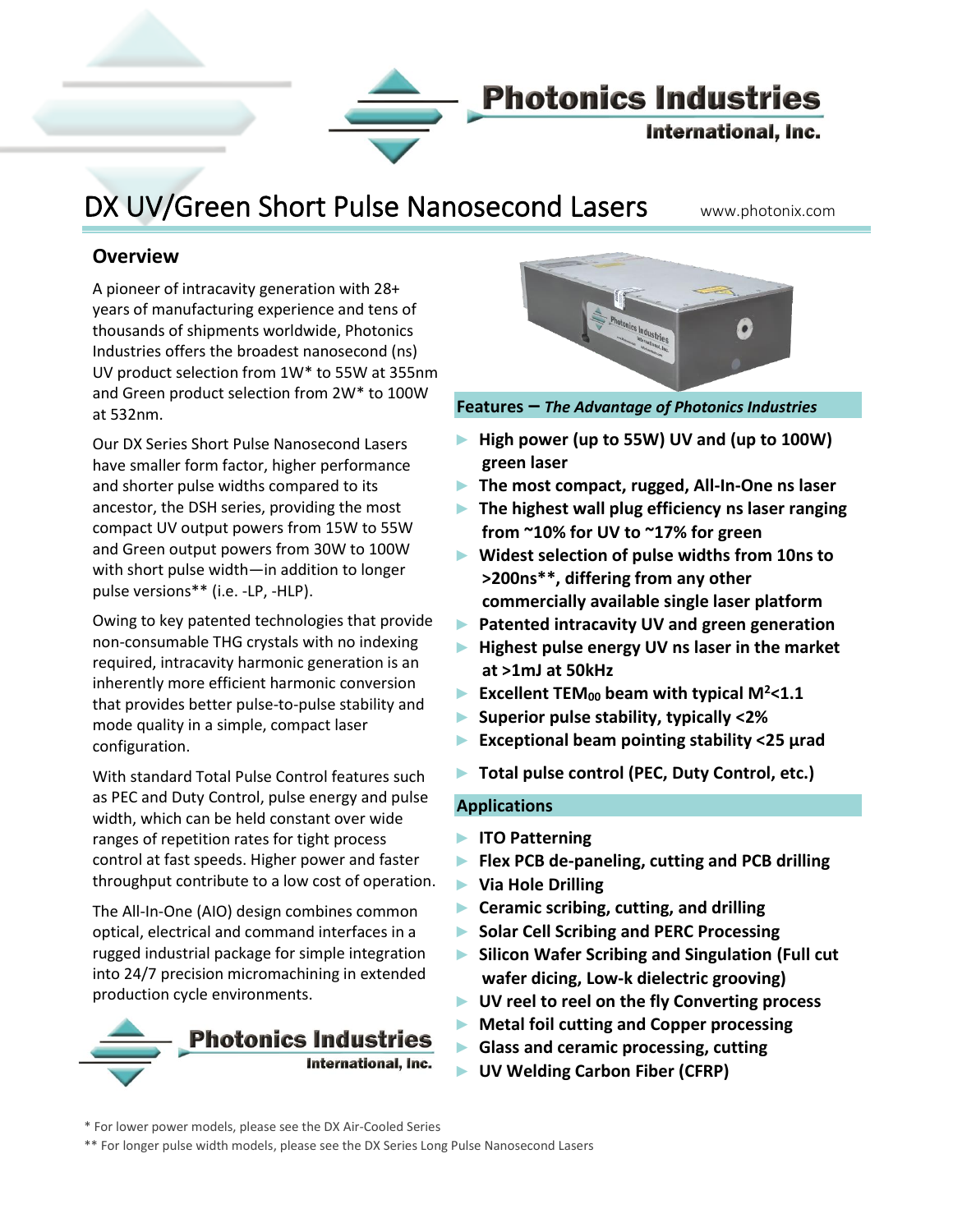## System Specifications – UV Series

| <b>Specifications</b>                               | <b>Model</b>                                                            |                                               |                                               |                                               |                                               |  |  |  |  |  |
|-----------------------------------------------------|-------------------------------------------------------------------------|-----------------------------------------------|-----------------------------------------------|-----------------------------------------------|-----------------------------------------------|--|--|--|--|--|
|                                                     | DX-355-15                                                               | DX-355-20                                     | DX-355-28                                     | DX-355-40                                     | DX-355-50                                     |  |  |  |  |  |
| <b>Output Characteristics</b>                       |                                                                         |                                               |                                               |                                               |                                               |  |  |  |  |  |
| Wavelength (nm)                                     | 355 nm                                                                  |                                               |                                               |                                               |                                               |  |  |  |  |  |
| Average Power (W)                                   | 15 at 50kHz<br>10 at 100 kHz<br>4 at 200 kHz                            | 20 at 50kHz<br>18 at 100 kHz<br>10 at 200 kHz | 28 at 60kHz<br>23 at 100 kHz<br>18 at 200 kHz | 40 at 60kHz<br>40 at 100 kHz<br>22 at 200 kHz | 50 at 70kHz<br>50 at 100 kHz<br>30 at 200 kHz |  |  |  |  |  |
| Pulse Energy (mJ)                                   | $^{\sim}0.3$                                                            | $^{\sim}$ 0.4                                 | $^{\sim}0.6$                                  | $~^{\sim}1$                                   | $~^{\sim}1$                                   |  |  |  |  |  |
| Pulse Width (ns) (nominal)                          | 12±3 at 50 kHz<br>12±3 at 50 kHz<br>20±3 at 100 kHz<br>20±4 at 100 kHz  |                                               |                                               |                                               |                                               |  |  |  |  |  |
| Repitition Rate*                                    | Single shot to 300 kHz (Option to >500 kHz)                             |                                               |                                               |                                               |                                               |  |  |  |  |  |
| <b>Pulse to Pulse Stability</b>                     | $< 2\%$ rms                                                             |                                               |                                               |                                               |                                               |  |  |  |  |  |
| Long Term Stability‡                                | $< 12\%$                                                                |                                               |                                               |                                               |                                               |  |  |  |  |  |
| <b>Beam Characteristics</b>                         |                                                                         |                                               |                                               |                                               |                                               |  |  |  |  |  |
| <b>Polarization Ratio</b>                           | Horizontal; > 100:1                                                     |                                               |                                               |                                               |                                               |  |  |  |  |  |
| Beam Diameter at exit                               | $^{\sim}$ 0.6 mm**<br>$^{\sim}$ 2.5 mm                                  |                                               |                                               |                                               |                                               |  |  |  |  |  |
| <b>Beam Divergence</b>                              | $< 1.5$ mrad                                                            |                                               |                                               |                                               |                                               |  |  |  |  |  |
| <b>Beam Circularity</b>                             | >95%                                                                    |                                               |                                               |                                               |                                               |  |  |  |  |  |
| Spatial Mode (M2)                                   | TEM <sub>00</sub> $M^2$ <1.1                                            |                                               |                                               | TEM <sub>00</sub> M <sup>2</sup> <1.2         |                                               |  |  |  |  |  |
| <b>Beam Pointing Stability</b>                      | $<$ 25 $\mu$ rad                                                        |                                               |                                               |                                               |                                               |  |  |  |  |  |
| <b>Operating Specifications</b>                     |                                                                         |                                               |                                               |                                               |                                               |  |  |  |  |  |
| Interface                                           | Ethernet / RS 232 / GUI / External TTL Triggering                       |                                               |                                               |                                               |                                               |  |  |  |  |  |
| Warm-up Time                                        | < 15 min from stanby, < 30 minutes from cold start                      |                                               |                                               |                                               |                                               |  |  |  |  |  |
| <b>Electrical Requirement</b>                       | 100 to 240 V AC; or 32 V DC, 15 A                                       |                                               |                                               |                                               |                                               |  |  |  |  |  |
| Line Frequency                                      | 50 to 60 Hz                                                             |                                               |                                               |                                               |                                               |  |  |  |  |  |
| <b>Power Consumption</b><br>(Typical) (w/o Chiller) |                                                                         | $< 240 W$                                     | < 320 W                                       | $< 420 W$                                     | < 600 W                                       |  |  |  |  |  |
| <b>Ambient Temperature</b>                          | 15°C to 35°C (59°F to 95°F) Operating Range, RH 90% Max, non-condensing |                                               |                                               |                                               |                                               |  |  |  |  |  |
| <b>Storage Conditions</b>                           | -10°C to 40°C; Sea Level to 12,000 m; 0% to 90% RH, non-condensing      |                                               |                                               |                                               |                                               |  |  |  |  |  |
| <b>Physical Characteristics</b>                     |                                                                         |                                               |                                               |                                               |                                               |  |  |  |  |  |
| <b>Dimensions</b>                                   |                                                                         | 8.5 in x 3.75 in x 20 in                      |                                               |                                               |                                               |  |  |  |  |  |
| Weight                                              |                                                                         | 43 lbs                                        |                                               |                                               |                                               |  |  |  |  |  |
| <b>Cooling System</b>                               | Water-Cooled                                                            |                                               |                                               |                                               |                                               |  |  |  |  |  |

\*Lower rep rates (<30 kHz) performance achieved by pulse energy capping

\*\*Larger beam diameters (up to ~2.5mm) available with expansion option  $\qquad$   $\qquad$   $\qquad$   $\qquad$   $\qquad$  8 hours  $\pm$  1°C



International, Inc.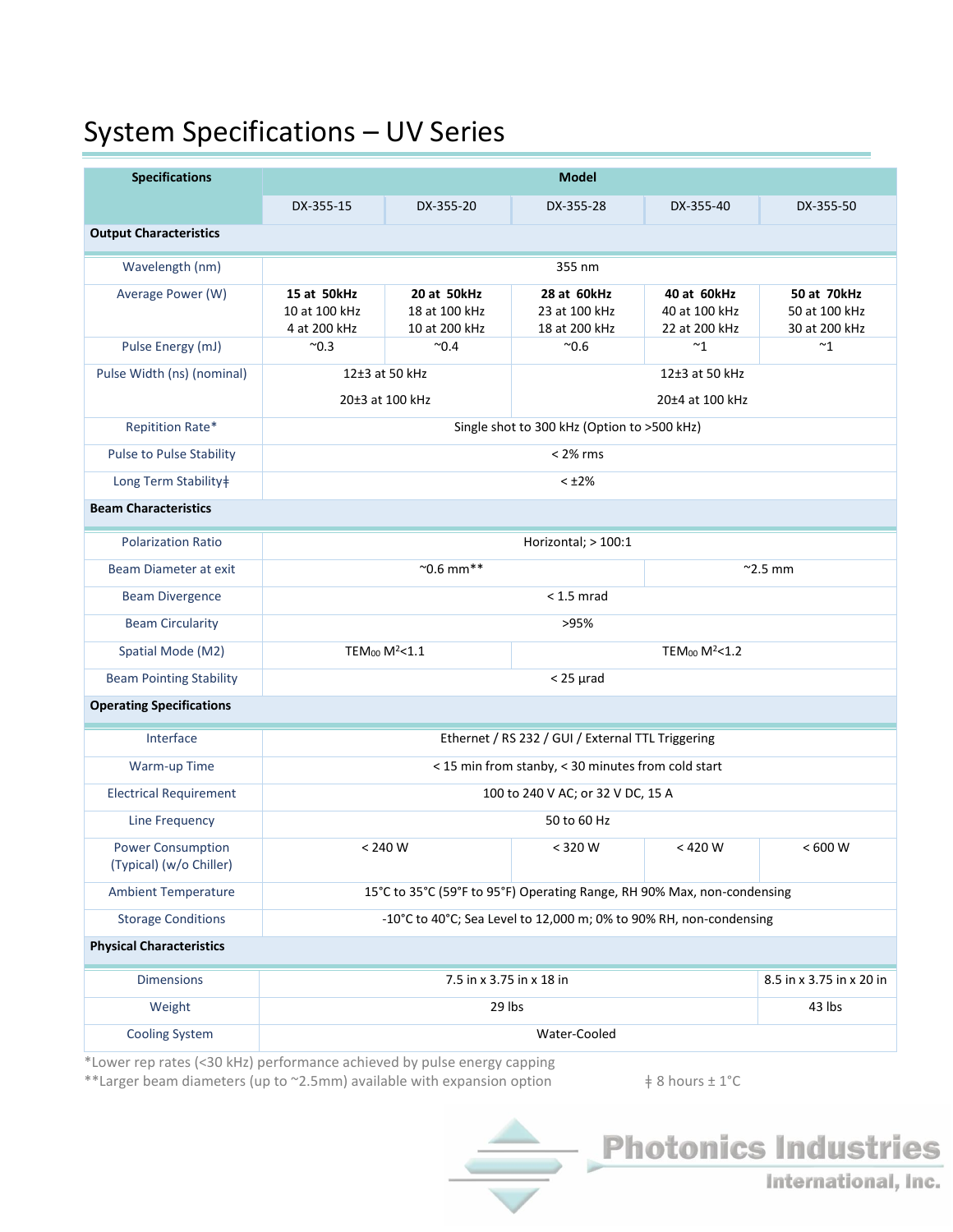## System Specifications – Green Series

| <b>Specifications</b>                               | <b>Model</b>                                                            |                                |                                        |                                |                                |  |  |  |
|-----------------------------------------------------|-------------------------------------------------------------------------|--------------------------------|----------------------------------------|--------------------------------|--------------------------------|--|--|--|
|                                                     | DX-532-30                                                               | DX-532-48                      | DX-532-65                              | DX-532-80                      | DX-532-100                     |  |  |  |
| <b>Output Characteristics</b>                       |                                                                         |                                |                                        |                                |                                |  |  |  |
| Wavelength (nm)                                     | 532 nm                                                                  |                                |                                        |                                |                                |  |  |  |
| Average Power (W)                                   | 30 at 100 kHz                                                           | 48 at 100 kHz                  | 65 at 100 kHz                          | 80 at 100 kHz                  | 100 at 100 kHz                 |  |  |  |
|                                                     | 30 at 200 kHz                                                           | 48 at 200 kHz                  | 65 at 200 kHz                          | 75 at 200 kHz                  | 95 at 200 kHz                  |  |  |  |
|                                                     | 27 at 300 kHz                                                           | 48 at 300 kHz                  | 63 at 300 kHz                          | 65 at 300 kHz                  | 85 at 300 kHz                  |  |  |  |
|                                                     | 25 at 400 kHz<br>22 at 500 kHz                                          | 48 at 400 kHz<br>48 at 500 kHz | 60 at 400 kHz<br>57 at 500 kHz         | 60 at 400 kHz<br>55 at 500 kHz | 80 at 400 kHz<br>75 at 500 kHz |  |  |  |
| Pulse Energy (mJ)                                   | $^{\sim}0.5$                                                            | $^{\sim}0.6$                   | $^{\sim}$ 0.7                          | $^{\sim}0.8$                   | ~1                             |  |  |  |
| Pulse Width (ns) (nominal)                          | 11±2 at 100 kHz                                                         | 11±2 at 100 kHz                | 11±2 at 100 kHz                        | 15±3 at 50 kHz                 | 25±3 at 100 kHz                |  |  |  |
|                                                     | <25 at 250 kHz                                                          | <25 at 250 kHz                 | <25 at 250 kHz                         | 25±3 at 100 kHz                |                                |  |  |  |
| Repitition Rate*                                    | Single shot to 500 kHz (Option to 1 MHz)                                |                                |                                        |                                |                                |  |  |  |
| <b>Pulse to Pulse Stability</b>                     | $< 2\%$ rms                                                             |                                |                                        |                                |                                |  |  |  |
| Long Term Stability‡                                | $< +2\%$                                                                |                                |                                        |                                |                                |  |  |  |
| <b>Beam Characteristics</b>                         |                                                                         |                                |                                        |                                |                                |  |  |  |
| <b>Polarization Ratio</b>                           | Vertical; > 500:1                                                       |                                |                                        |                                |                                |  |  |  |
| Beam Diameter at exit                               | $^{\sim}$ 0.7 mm                                                        |                                | $~^{\sim}$ 1 mm                        |                                |                                |  |  |  |
| <b>Beam Divergence</b>                              | <2 mrad<br>$<$ 2.5 mrad                                                 |                                |                                        |                                |                                |  |  |  |
| <b>Beam Circularity</b>                             | >95%                                                                    |                                |                                        |                                |                                |  |  |  |
| Spatial Mode (M2)                                   | TEM <sub>00</sub> M <sup>2</sup> <1.1                                   |                                | TEM <sub>00</sub> M <sup>2</sup> < 1.2 |                                |                                |  |  |  |
| <b>Beam Pointing Stability</b>                      | $<$ 25 $\mu$ rad                                                        |                                |                                        |                                |                                |  |  |  |
| <b>Operating Specifications</b>                     |                                                                         |                                |                                        |                                |                                |  |  |  |
| Interface                                           | Ethernet / RS 232 / GUI / External TTL Triggering                       |                                |                                        |                                |                                |  |  |  |
| Warm-up Time                                        | < 15 min from stanby, < 30 minutes from cold start                      |                                |                                        |                                |                                |  |  |  |
| <b>Electrical Requirement</b>                       | 100 to 240 V AC; or 32 V DC, 15 A                                       |                                |                                        |                                |                                |  |  |  |
| Line Frequency                                      | 50 to 60 Hz                                                             |                                |                                        |                                |                                |  |  |  |
| <b>Power Consumption (Typical)</b><br>(w/o Chiller) | $< 240 W$                                                               |                                | < 320 W                                | $< 420 W$                      |                                |  |  |  |
| <b>Ambient Temperature</b>                          | 15°C to 35°C (59°F to 95°F) Operating Range, RH 90% Max, non-condensing |                                |                                        |                                |                                |  |  |  |
| <b>Storage Conditions</b>                           | -10°C to 40°C; Sea Level to 12,000 m; 0% to 90% RH, non-condensing      |                                |                                        |                                |                                |  |  |  |
| <b>Physical Characteristics</b>                     |                                                                         |                                |                                        |                                |                                |  |  |  |
| <b>Dimensions</b>                                   | 7.5 in x 3.75 in x 16 in                                                |                                |                                        | 8.5 in x 3.75 in x 20 in       |                                |  |  |  |
| Weight                                              | 29 lbs                                                                  |                                |                                        | 43 lbs                         |                                |  |  |  |
| <b>Cooling System</b>                               | Water-Cooled                                                            |                                |                                        |                                |                                |  |  |  |

\*Lower rep rates (<30 kHz) performance achieved by pulse energy capping

 $\ddagger$  8 hours  $\pm$  1°C



International, Inc.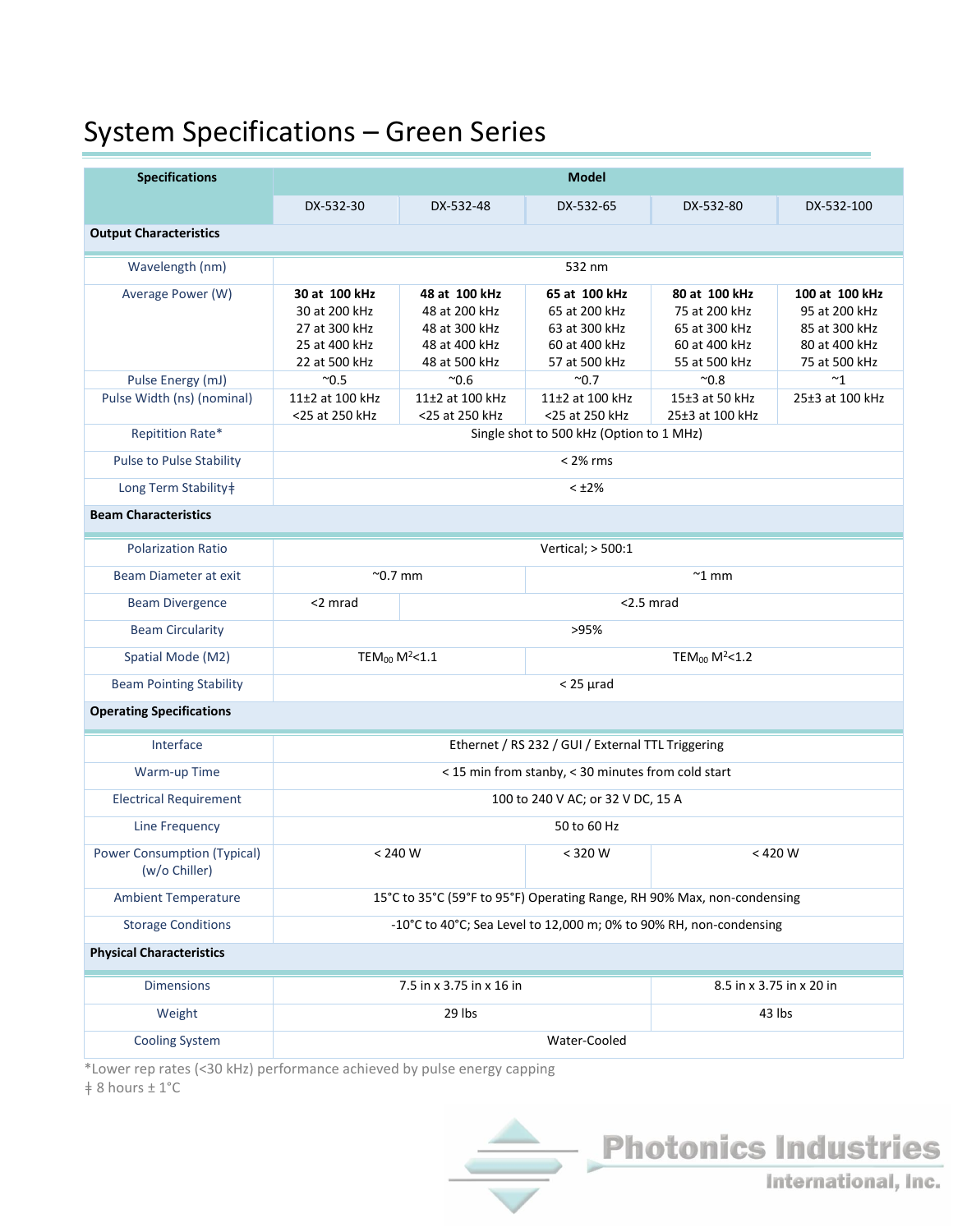# Performance Curves – UV/Green